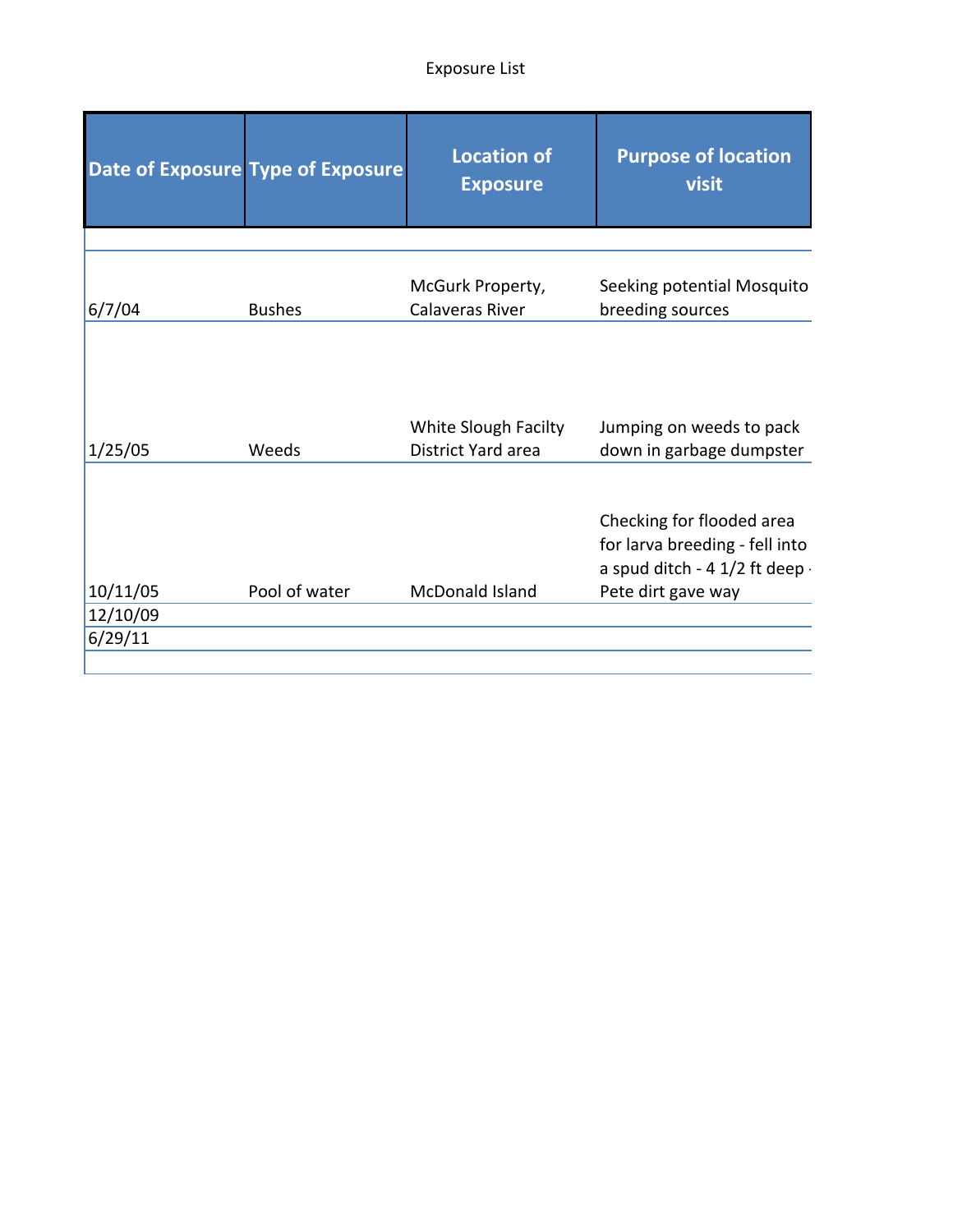| <b>Treament</b><br><b>Location</b> |                               |          | <b>Diagnosis</b>                                                                                                         |
|------------------------------------|-------------------------------|----------|--------------------------------------------------------------------------------------------------------------------------|
|                                    |                               |          |                                                                                                                          |
| Occ Med - Dameron<br>Hospital      | 6/9/04                        |          | Contact                                                                                                                  |
|                                    |                               |          |                                                                                                                          |
|                                    |                               |          |                                                                                                                          |
|                                    |                               |          | Allergic                                                                                                                 |
| Hospital                           | 1/26/05                       |          |                                                                                                                          |
|                                    |                               |          |                                                                                                                          |
|                                    |                               |          |                                                                                                                          |
|                                    |                               |          |                                                                                                                          |
| Occ Med - Dameron                  |                               |          |                                                                                                                          |
|                                    |                               |          |                                                                                                                          |
|                                    |                               |          |                                                                                                                          |
|                                    |                               |          |                                                                                                                          |
|                                    | Occ Med - Dameron<br>Hospital | 10/13/05 | <b>Treatment date Provider seen</b><br>D. Rossman, MD dermatitis<br>D. Rossman, MD Reaction<br>D. Rossman, MD Dermatitis |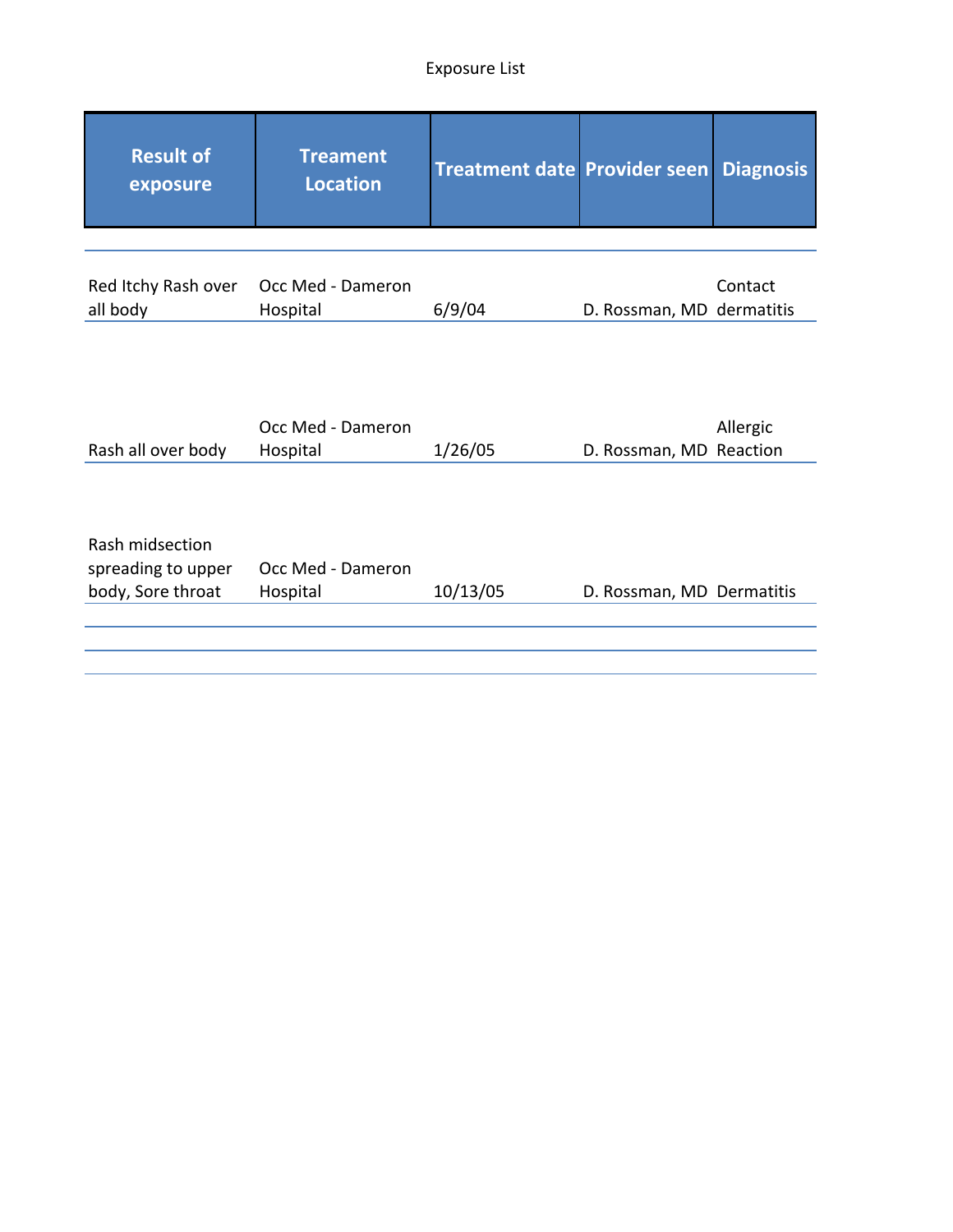| <b>Follow Up date(s)</b>                                 | <b>Results</b>     | <b>WC Claim filed to return</b> | <b>Cleared</b><br>to work | <b>Comments</b>                                                             |
|----------------------------------------------------------|--------------------|---------------------------------|---------------------------|-----------------------------------------------------------------------------|
|                                                          |                    |                                 |                           |                                                                             |
|                                                          | Rash gone<br>after |                                 |                           | Modified duty available                                                     |
| 6/21/04                                                  | treatment          | 6/8/04                          | 6/9/04                    | per W/C Sheet 6/9/04                                                        |
| $1/27/05$ , $1/31/05$ ,<br>2/7/05, 2/28/05               | Rash<br>continued  | 1/26/05                         | 2/28/05                   | Unable to return to<br>work on full duties<br>from 01/26/05 -<br>2/28/05    |
| 10/14/05, 10/17/05, Rash<br>10/20/05, 10/25/05 continued |                    | 10/11/05                        | 10/25/05                  | Unable to return to<br>work on full duties<br>from $10/11/05$ -<br>10/25/05 |
|                                                          |                    |                                 |                           |                                                                             |